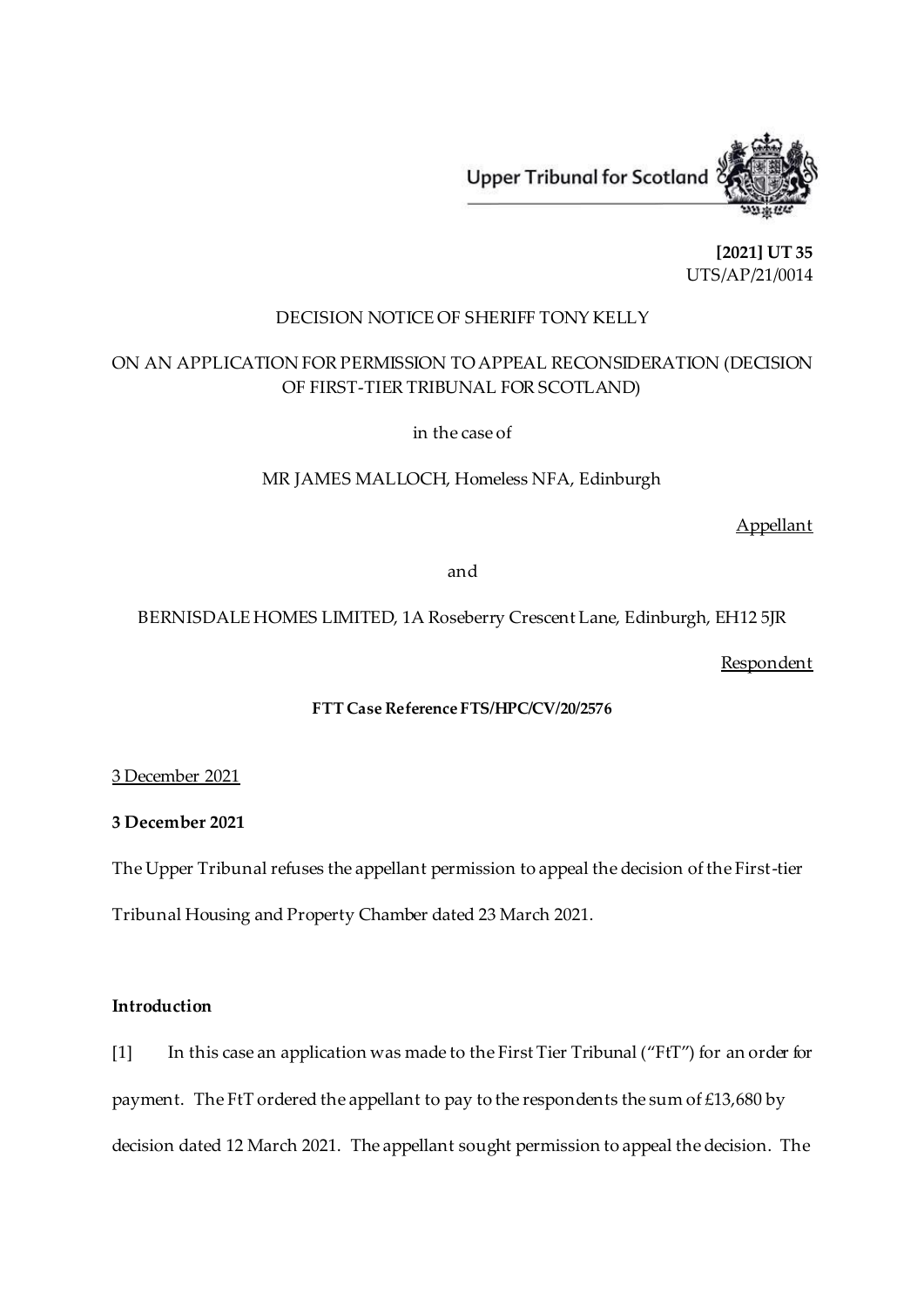FtT refused that application on 27 April 2021. A subsequent application was made to the Upper Tribunal ("UT") for permission to appeal and, on 21 September 2021, it too was refused. The appellant has sought a reconsideration of that refusal under rule 3(7) of the Upper Tribunal for Scotland (Rules of Procedure) Regulations 2016 ("2016 regulations"). A hearing was convened via Webex on 19 November 2021 for that purpose.

### **Arguable**

[2] In terms of rule 3(6) of the 2016 Regulations, where the FtT has refused leave to appeal, the UT may give permission to appeal if "the Upper Tribunal is satisfied that there are arguable grounds for the appeal", section 46(4) of the Tribunals (Scotland) Act 2014. Nowhere in the statute or secondary legislation is the phrase "arguable grounds for the appeal" defined. Case law in other situations is of limited assistance. For example, in *Czerwinski* v *HM Advocate* 2015 SLT 610, the court was formulating the appropriate test for the grant of leave to appeal in an extradition case in the absence of statutory guidance. After reviewing several potential schemes or tests, it settled on adopting the test applicable to criminal appeals: "do the documents disclose arguable grounds of appeal", in terms of section 107 of the Criminal Procedure (Scotland) Act 1995. On that ground of appeal it said this:

"Arguable in this context means that the appeal can properly be put forward on the professional responsibility of counsel"

[3] In *Wightman* v *Advocate General for Scotland* 2018 SC 388 Lord President Carloway (at [9]) observed that arguability and statability were synonyms. That was said to be a lower threshold than "a real prospect of success", the test applicable in deciding whether to grant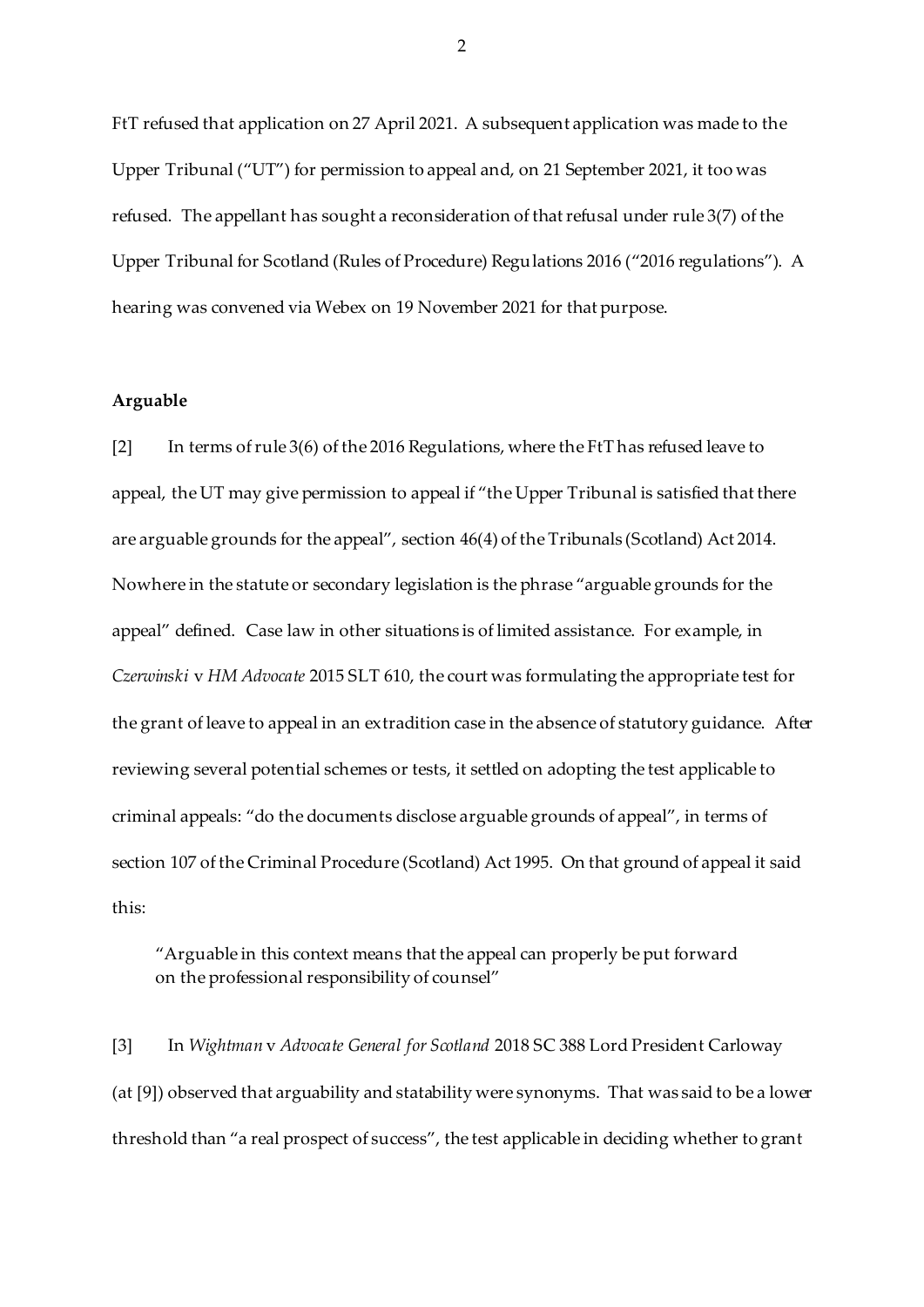permission for an application to the supervisory jurisdiction to proceed, in terms of section 27D(3) of the Court of Session Act 1988, as amended, see [2] – [9].

[4] The threshold of arguability is therefore relatively low. An appellant does, however, require to set out the basis of a challenge from which can be divined a ground of appeal capable of being argued at a full hearing. This is an important qualification or condition on appealing which serves a useful purpose. If no proper ground of appeal is capable of being formulated then there is clearly no point in wasting further time and resources in the matter proceeding. The respondent in a hopeless appeal ought not to have to meet any further procedure in a challenge with no merit. It is in the interests of justice that an appeal which is misconceived and is incapable of being articulated such that it cannot be characterised as arguable is stopped in its tracks.

### **Error or point of law**

[5] *Advocate General for Scotland* v *Murray Group Holdings Ltd* [2015] CSIH 77; 2016 SC 201 (affirmed by UKSC in [2017] UKSC 45; 2018 SC (UKSC) 15) concerned an appeal from the Tax & Chancery Chamber of the First Tier Tribunal under section 13 of the Tribunals, Courts & Enforcement Act 2007. An appeal to the Upper Tribunal was available "on any point of law arising from the decision made by the First Tier Tribunal". The appeal thereafter to the Court of Session is "on any point of law arising from a decision made by the Upper Tribunal". It was in this context that the Inner House examined what was meant by "a point of law". It identified four different categories that an appeal on a point of law covers:

(i) General law, being the content of rules and the interpretation of statutory and other provisions;

(ii) The application of law to the facts as found by the First Tier Tribunal;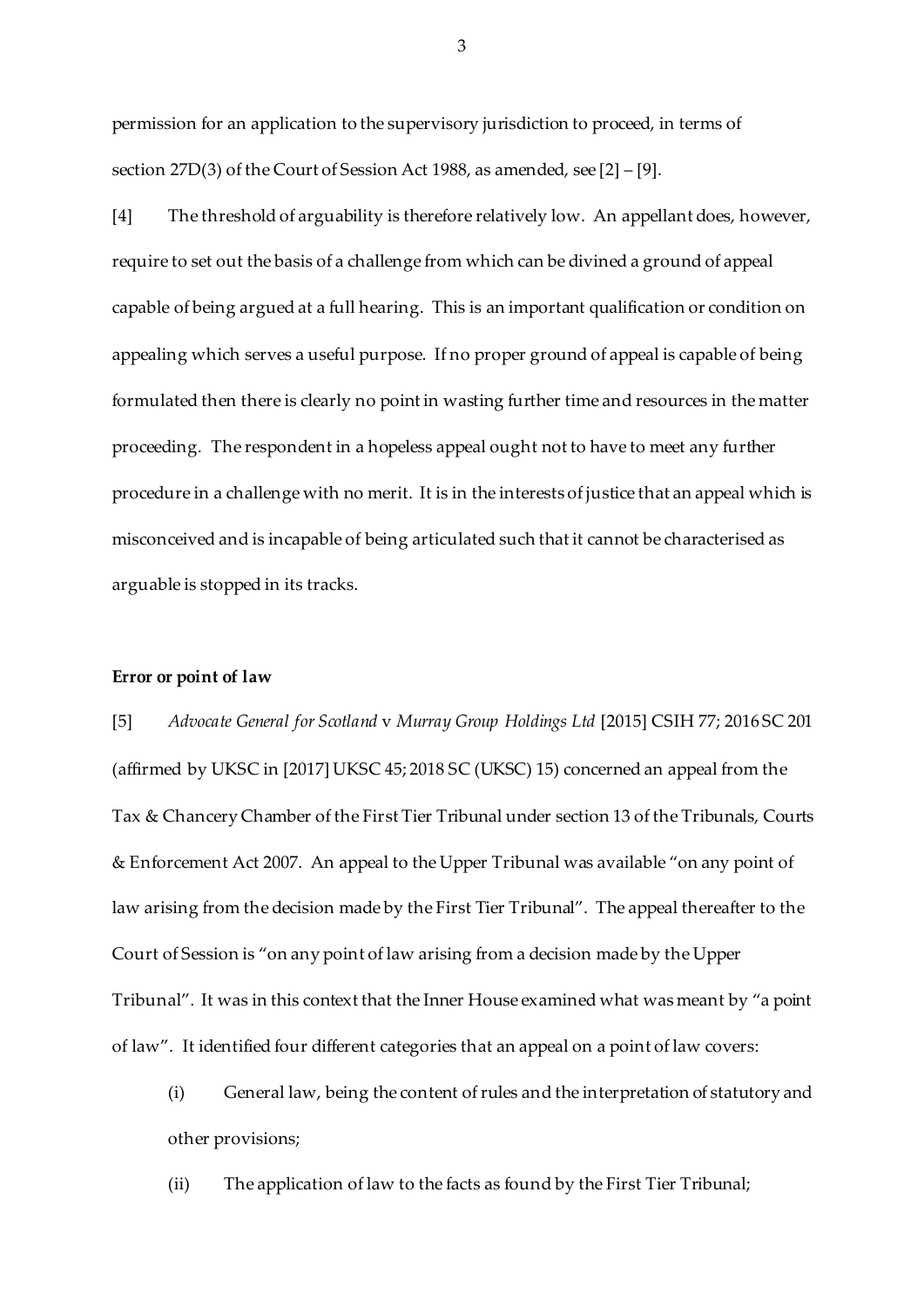(iii) A finding, where there was no evidence, or was inconsistent with the evidence; and

(iv) An error of approach by the First Tier Tribunal, illustrated by the Inner House with examples: "such as asking the wrong question, or by taking account of manifestly irrelevant considerations or by arriving at a decision that no reasonable tax tribunal could properly reach." ([41]-[43])

[6] In essence, therefore, the task of the UT is to ascertain, with reference to the material submitted, whether the appellant has identified an error of law that is capable of being stated or argued before the Upper Tribunal at a hearing. That is a low bar. As with applications to the supervisory jurisdiction of the Court of Session at permission stage, the basis of a prima facie appeal ought to be capable of identification.

#### **Hearing: 19 November 2021**

#### *Appellant*

[7] Mr Malloch commenced his submissions by providing some background to his claim. He referred to a previous application made by him to the FtT. The decision in that case is from February 2019. For Mr Malloch this was important in order to understand his submission regarding the status of the tenancy – either a short assured tenancy or a private residential tenancy. At [35] of the FtT's decision of February 2019 it is stated that:

"The Tribunal was not persuaded by the Applicant's references to the development of section 8 (regarding the payment of rent in advance) in the model tenancy agreement for a private residential tenancy. The Tribunal noted that the Tenancy Agreement did not constitute a private residential tenancy but also that the relevant provision of the model agreement referred to a restriction on how much rent may be 'paid' in advance, rather than any restriction on 'imposing' a 'requirement' to pay more than a certain period in advance. The restriction in the model tenancy appears to prevent a tenant choosing to make a payment more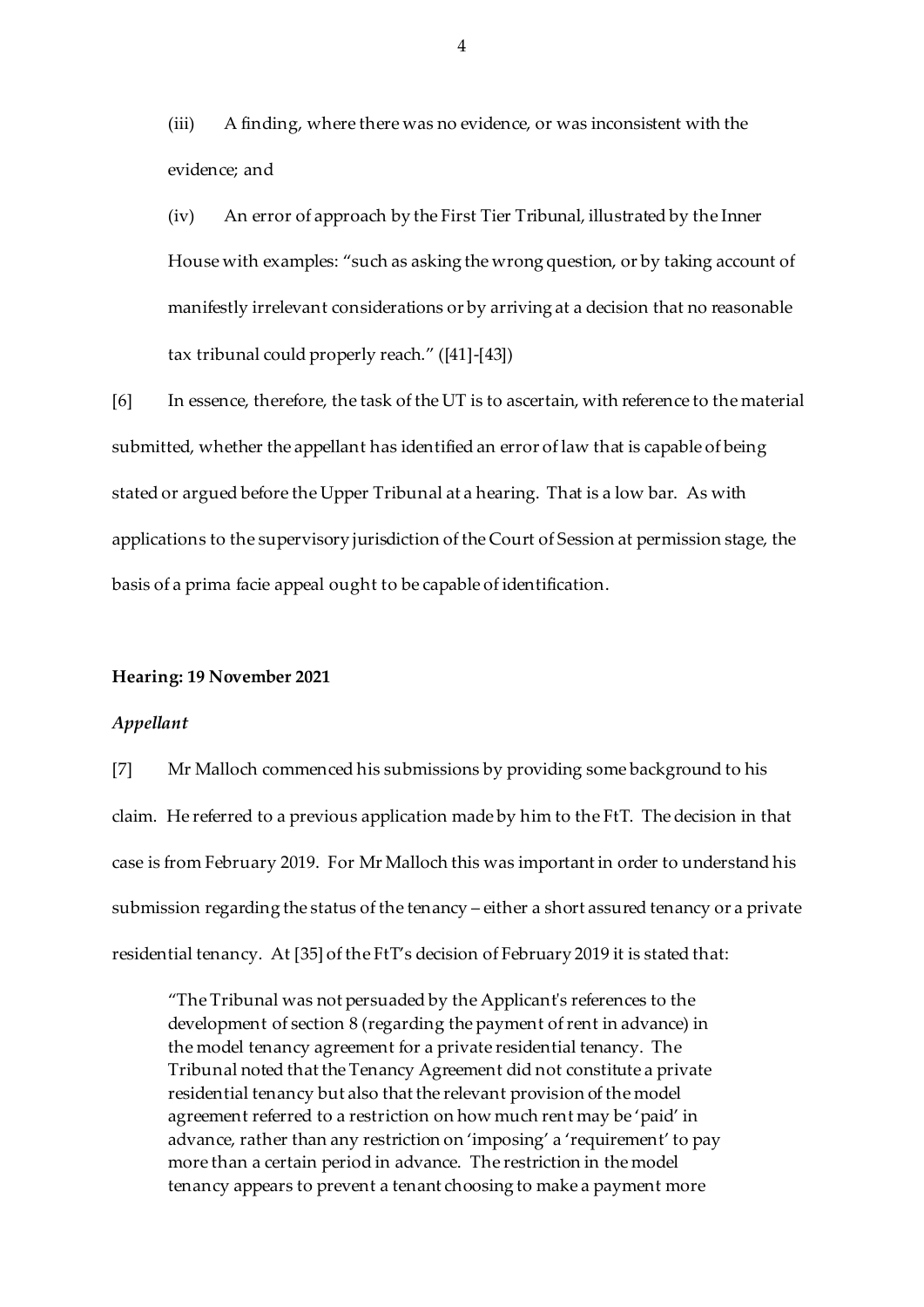than six months in advance, as well as preventing a landlord making it a requirement that rent is payable more than six months in advance."

[8] For Mr Malloch this was a clear example - and there were many others - of concerning behaviour on the part of DJ Alexander, letting agents acting for the respondents. Mr Malloch stated that he had never heard of section 89, Rent (Scotland) Act 1984 ("section 89") before the email received from an employee of DJ Alexander. He did not know anything about tenancy agreements. This email prompted him to look further into the matter.

[9] The FtT decision which is the subject of appeal, at [65], deals with the status of the tenancy. This issue was not the subject of a decision because both potential types of tenancies were subject to the protection of section 89. Of this, Mr Malloch said the original FtT decision of February 2019 made it clear that it was not possible to have a term included in a lease that required payment of more than 6 months' rent in advance. The model tenancy agreement prohibited this. A term to this effect could not be included in a private residential tenancy. Mr Malloch referred to the Upper Tribunal's previous refusal to grant him permission to appeal. Mr Malloch said this was a "very clearly arguable" point and, on the basis that there was a low bar of arguability - referring in this regard to *Ramirez Stich* v *Strachan* [2020] UT 15 *–* permission to appeal ought to be granted to him.

[10] Mr Malloch did not insist upon ground of appeal No 2.

[11] In relation to ground of appeal No 3 - that the Tribunal had no evidence before it from which it could base its finding in fact No 8 - Mr Malloch relied upon his detailed application for permission. In that Mr Malloch outlined the various potential strands of evidence which in his view could be said to form a basis for the finding. He subjected these to some close scrutiny. Mr Malloch was asked about his conclusion (see para 65 of his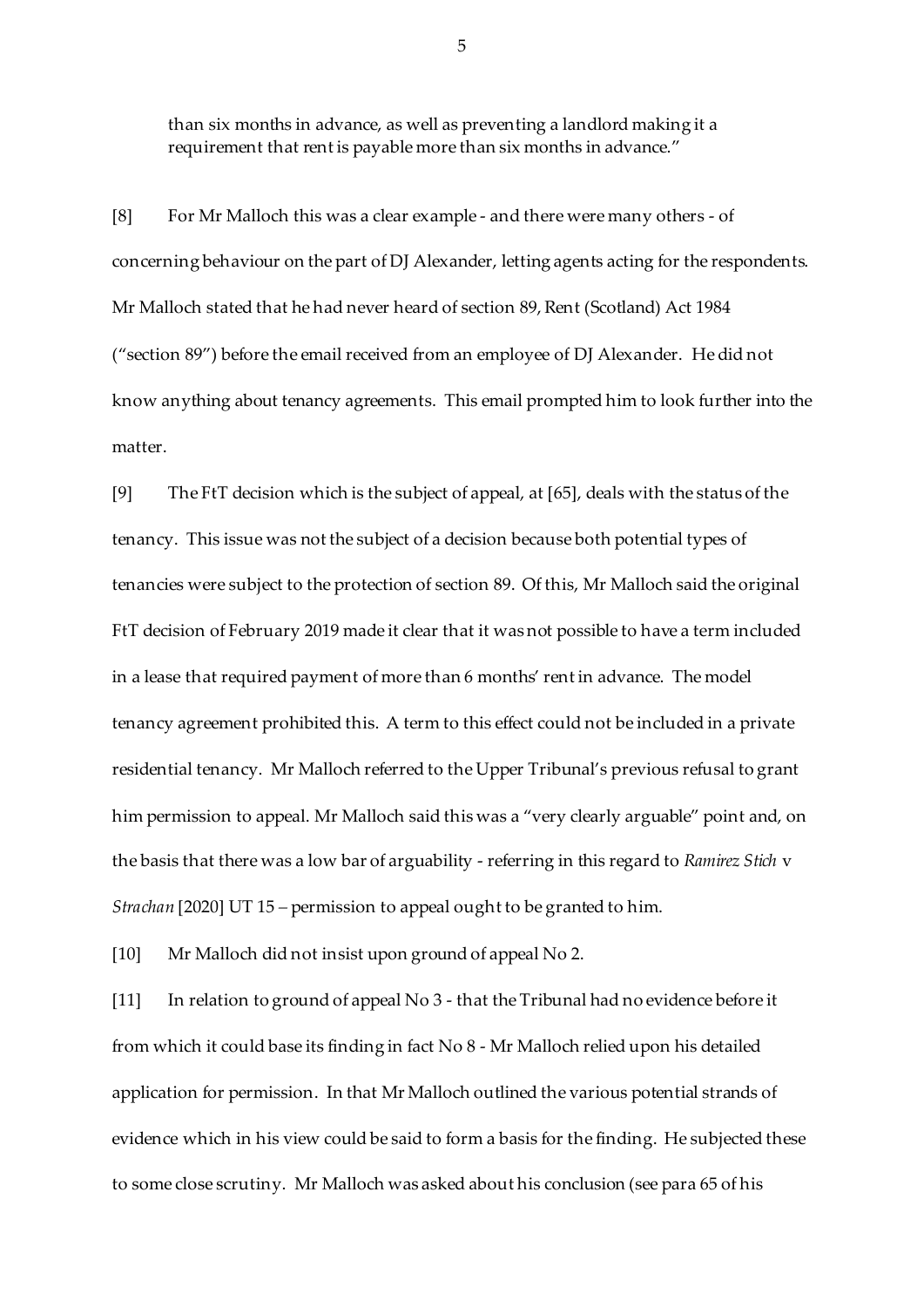written application for permission to appeal) that there was nothing to justify a finding in fact that he "wished" to pay 12 months' rent in advance as opposed to being "prepared and able" to pay 12 months' rent in advance. In response, Mr Malloch repeated that he had no desire or intention to pay 12 months' rent in advance. He was asked to pay and he was surprised that there was nothing reduced to writing about this. This had prompted him to act. He explained that he had had problems in a previous tenancy where he had been reassured that the property would be available for a further 6 months and this was reneged on. This prior experience had informed his behaviour here. He had no wish to pay 12 months in advance.

### *Respondent*

[12] Mr Alexander said that he had very little to say. It was a matter for the UT. He said that he lacked any legal qualifications. He was content that the matter be left to the UT to decide whether there was an arguable case to allow permission to appeal.

[13] In response to an enquiry, Mr Alexander explained that the clause at issue here had been inserted in the tenancy agreement at the prompting of Mr Malloch who had negotiated a discount on the basis that he would pay 12 months' rent in advance. This had led to this clause appearing. Mr Alexander was adamant that this was not included in agreements as a matter of course.

[14] Mr Malloch in response sought clarification of this matter and it was reiterated for the benefit of parties that the UT was not hearing evidence as to fact or opening up a further enquiry on factual grounds. On that basis Mr Malloch said that he had nothing further to say.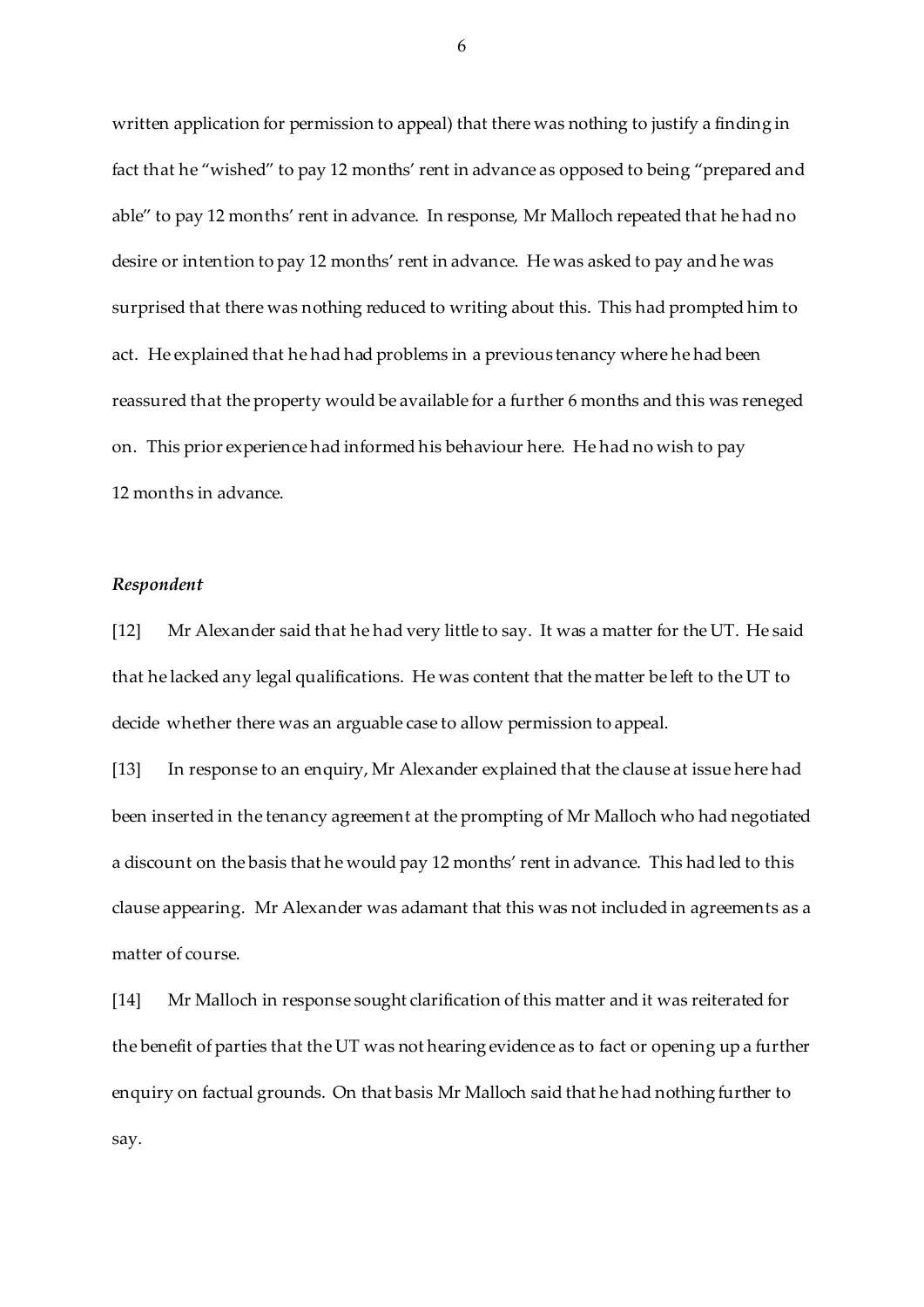#### **Decision**

[15] I am grateful to Mr Malloch for his submissions and for responding to the enquiries I made of him. I endeavoured to afford him every possible latitude by taking frequent breaks in the course of the hearing for permission to appeal on 19 November 2021.

[16] Before the FtT a case management hearing decided to have the case proceed to a full hearing and identified disputed issues – see [10]. At the hearing evidence was led and the FtT narrates the witnesses' evidence and submissions. It made findings in fact – [59]. The FtT referred to previous applications featuring the parties, reference to which was said to be necessary to fully understand the present application. No issue is taken with the FtT narration of the prior proceedings – see  $[4]$  –  $[7]$ . The crux of the FtT decision was the application of section 89 of the Rent (Scotland) Act 1984. Much of the application for permission to appeal is taken up with the status of the tenancy – a private residential tenancy or a short assured tenancy. The FtT found that the application of section 89 is not dependent on the type of tenancy – see [64]. As to whether there had been a breach of section 89, the FtT referred to the findings of the FtT and UT in the previous applications – [65]. The FtT at [67] identified the issue for it to decide in the following manner:

"was the clause in the tenancy agreement stating rent was payable 12 months in advance a requirement which had been imposed as a condition of the renewal of the lease."

[17] Proposed ground of appeal No 1 focuses upon two issues: (i) the status of the tenancy – short assured tenancy or private residential tenancy, and (ii) the purported breach of section 89 of the Rent (Scotland) Act 1984.

[18] For Mr Malloch the status of the tenancy had significance because the previous Tribunal decision of February 2019 made it clear that in a private residential tenancy a term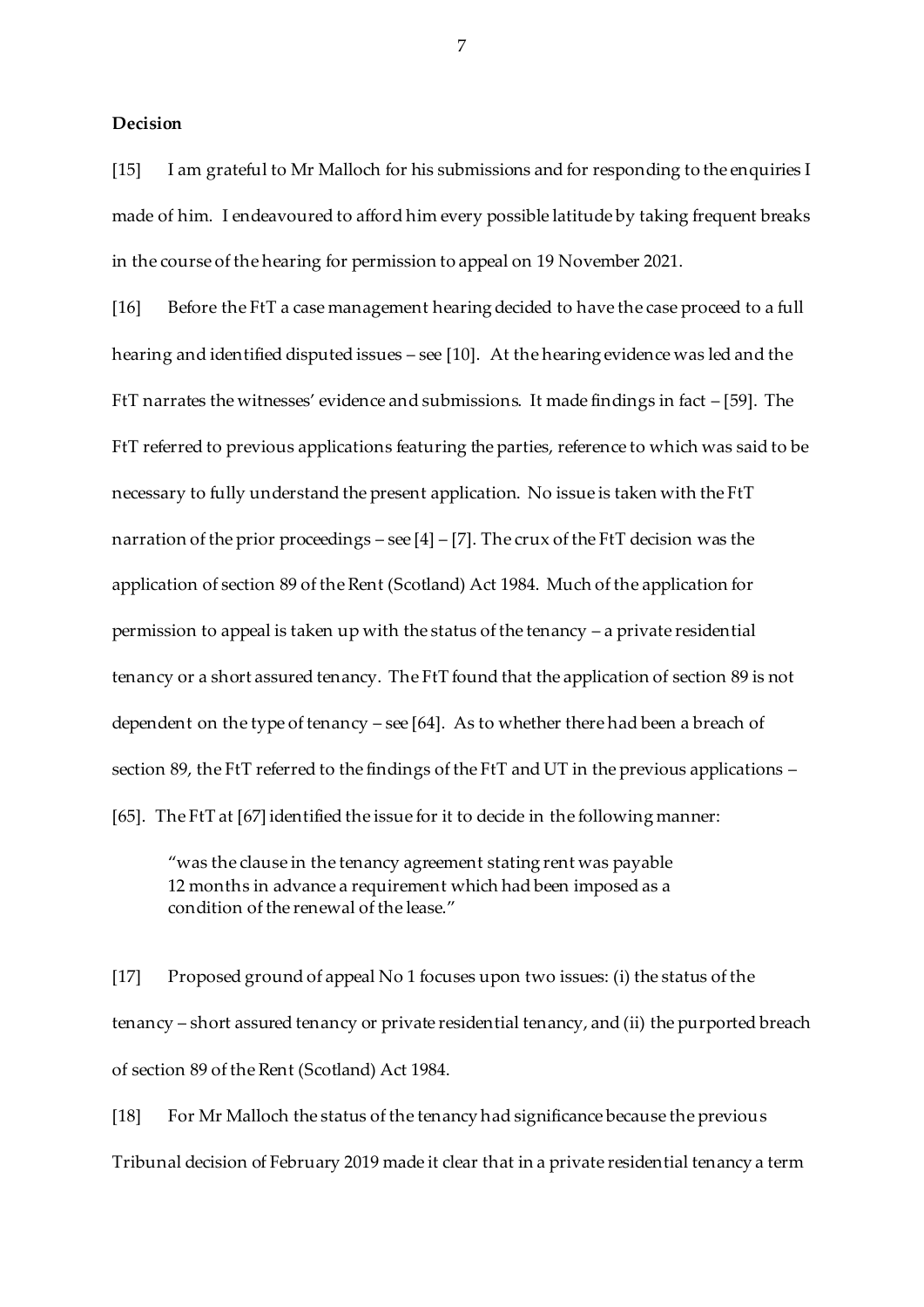such as the one criticised in the lease agreement between parties here was prohibited. The matter was canvassed in some detail on 19 November 2021 and Mr Malloch made it clear that this was the conclusion that he sought to make: the absolute prohibition in terms of the model tenancy agreement of a private residential tenancy to include a term such as that criticised here.

[19] Section 89 of the Rent (Scotland) Act 1984 provides an identical prohibition:

""**Avoidance of requirements for advance payment of rent in certain cases.**

(1) Where a protected tenancy which is a regulated tenancy is granted, continued or renewed, any requirement that rent shall be payable—

> (a) before the beginning of the rental period in respect of which it is payable, or

(b) earlier than six months before the end of the rental period in respect of which it is payable (if that period is more than six months), shall be void, whether the requirement is imposed as a condition of the grant, renewal or continuance of the tenancy or under the terms thereof; and any requirement avoided by this section is, in the following provisions of this section, referred to as a 'prohibited requirement'."

[20] I fail to see the manner in which the status of the tenancy provides any real difference to the outcome here. It may be that for Mr Malloch a contravention of both the statutory provision and the prohibition in the model tenancy agreement adds weight to the significance of the term. However, the statutory provisions point up the significance or importance of terms such as this not being included in a lease – they are void for unenforceability and any payments thereunder ought to be returned to the tenant – section 89(2) Rent (Scotland) Act 1984.

[21] Essentially, Mr Malloch says that it is arguable that section 89 was breached. I do not

agree. The FtT took some time to identify the issue before it in relation to this matter (see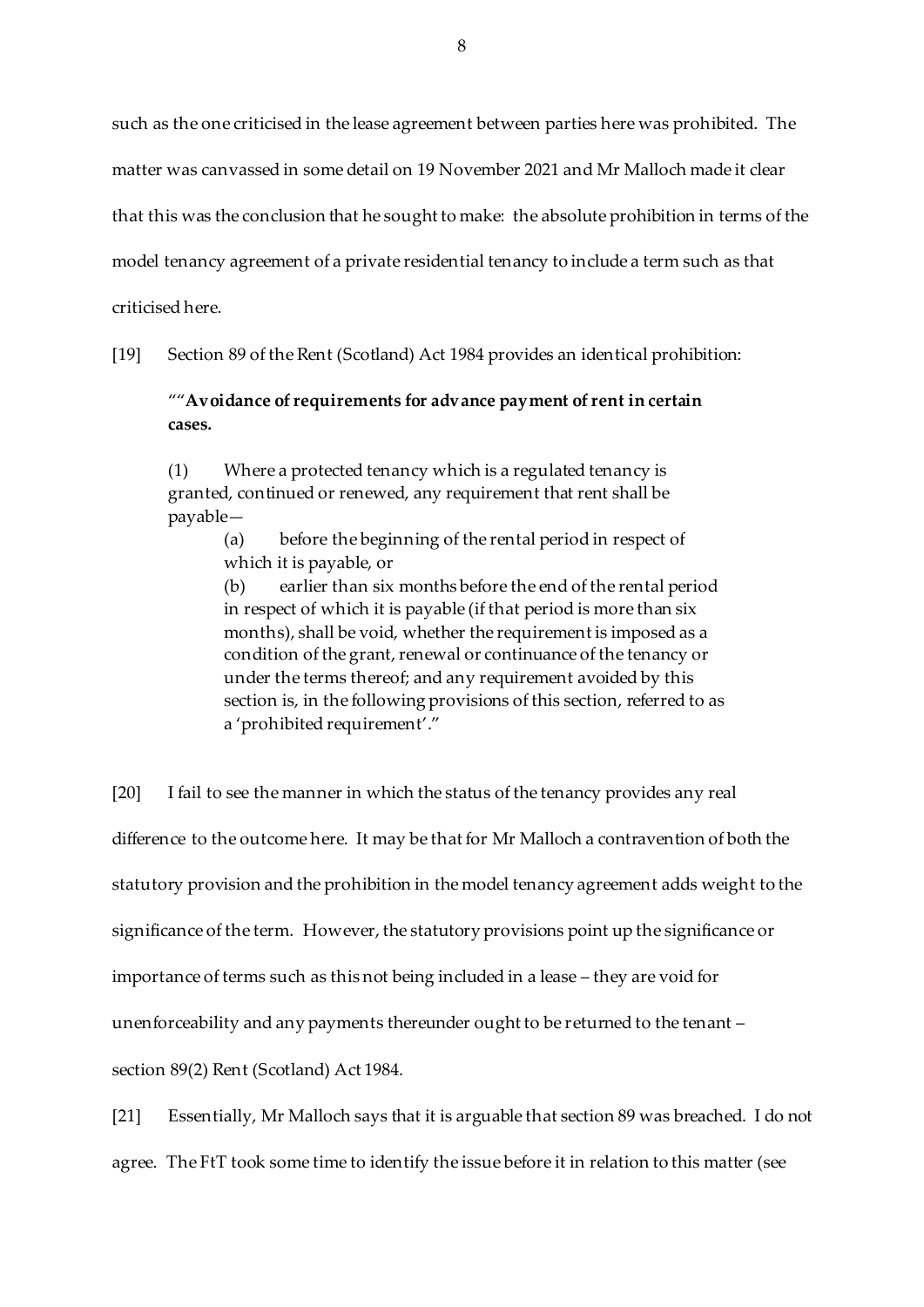[67]) and having gone through the evidence on the matter arrived at its conclusion (see [73]). The FtT took into account the previous Tribunal decision of February 2019. It did revisit the issue to ascertain, having regard to the full factual matrix in the evidence before it, whether there had been a contravention of section 89. That conclusion on the facts was one open to them. The FtT provided a reasoned decision on the basis for its conclusion on this issue. There is no basis upon which to interfere with that decision contained in ground of appeal

No.1. No arguable ground of appeal has been identified in this regard.

[22] Ground of appeal No 2 is not insisted upon and I need say no more about it.

[23] Ground of appeal No 3 is directed to the finding and fact made by the FTT: "8. On 15 November 2017 the respondent reiterated that he wished to pay 12 months' rent in advance."

[24] Mr Malloch has very carefully dissected the potential strands of evidence from which he said this finding could have been made. He submitted that there was no basis on the evidence to enable the FtT to make this finding. In the course of the hearing of 19 November 2021 Mr Malloch was taken to his email directed to an employee of DJ Alexander on 15 November 2017:

"Hi Judy

I received a new tenancy agreement by email from Kimberley, however, there are few things I would like to clarify. I have asked Kimberley if I can arrange a meeting so I can ask her some questions about the tenancy agreement. In the meantime, I have paid the rent for November (£1165). As soon as everything is clarified with the new tenancy agreement, I can then pay twelve months rent (£13980) in advance in accordance with the new agreement. I hope that is ok.

Regards James"

[25] Mr Malloch's submitted that there was nothing in the email chain